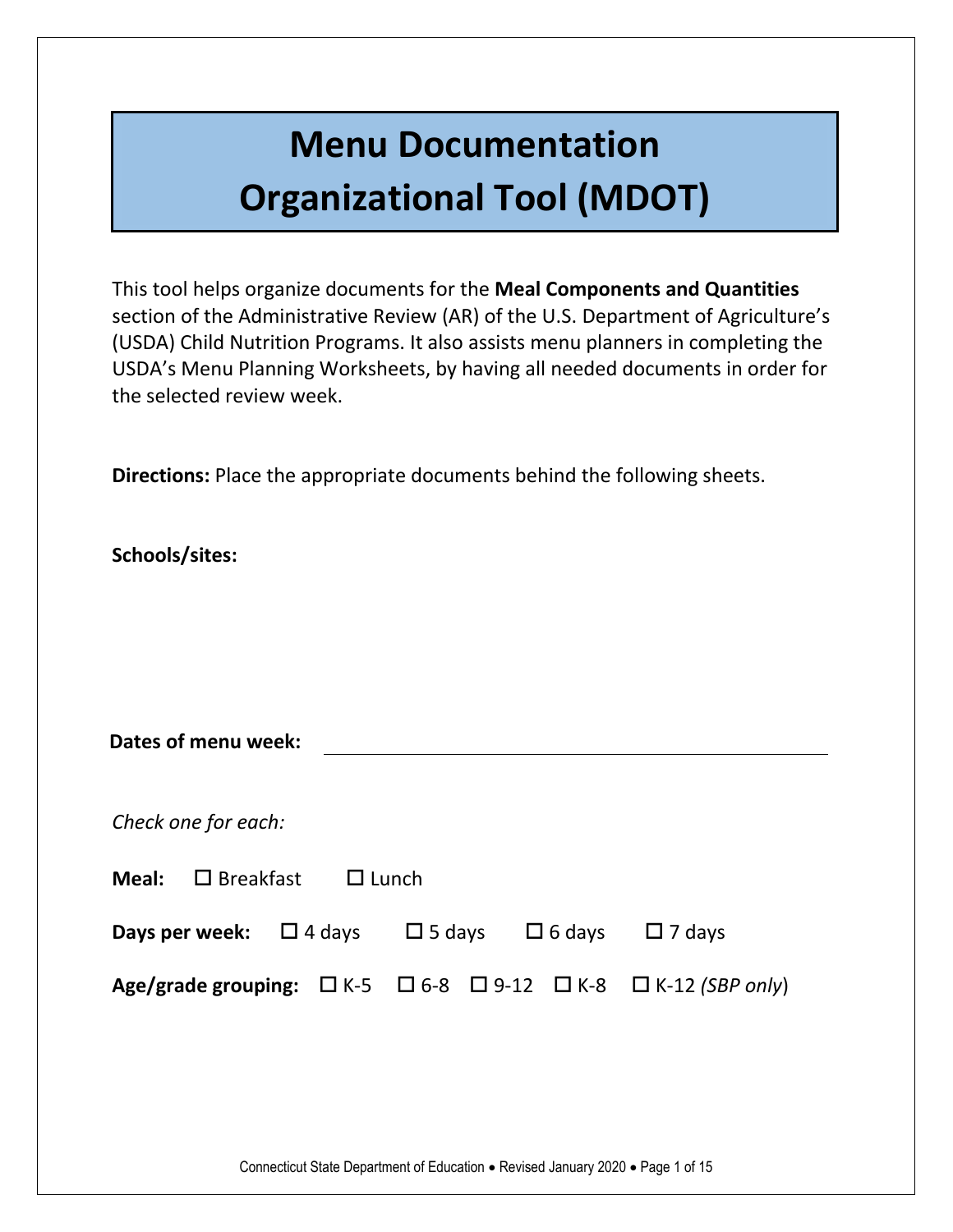#### **Menu for Selected Review Week**

Attach a copy of the menu supplied to students and families.

Provide a complete listing of all menu items offered to students including alternative menu choices. For example, grab-and-go salads, premade sandwiches, deli bar, yogurt parfaits, etc. Use a separate attachment, if necessary, as the menu sent home might not specify the full variety of items offered daily.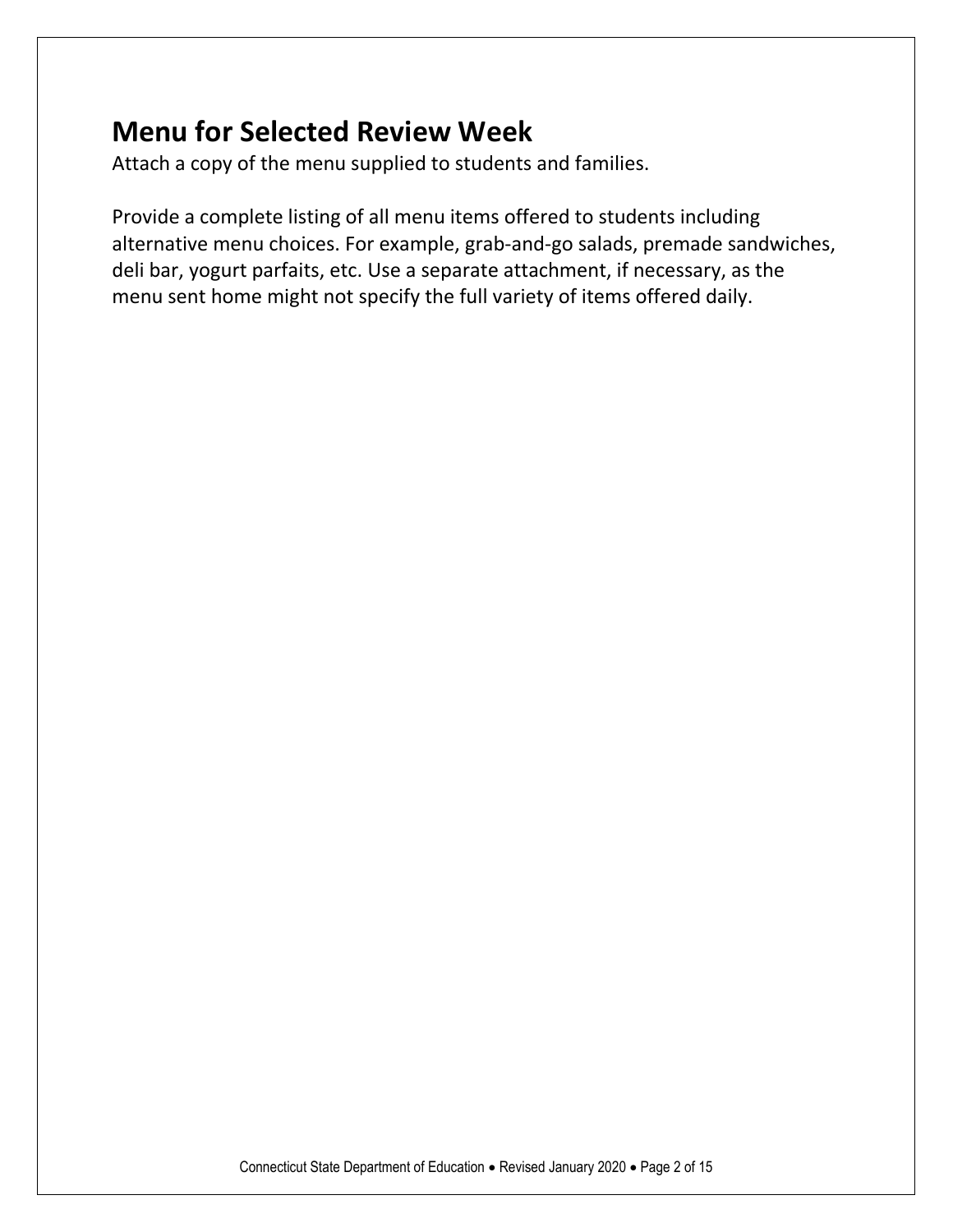#### **Labels for Foods Served Daily**

Place all Child Nutrition (CN) labels, product formulation statements, Nutrition Facts labels, and ingredient statements for items served daily, or on multiple days.

**Note:** You do not need to provide nutrition information for nonprocessed food items, such as fresh fruits and vegetables.

List the food items served daily/multiple times below.

| <b>Food Items</b>       | <b>Days Served</b> |
|-------------------------|--------------------|
| Example: Chocolate milk | Everyday           |
|                         |                    |
|                         |                    |
|                         |                    |
|                         |                    |
|                         |                    |
|                         |                    |
|                         |                    |
|                         |                    |
|                         |                    |
|                         |                    |
|                         |                    |
|                         |                    |
|                         |                    |
|                         |                    |
|                         |                    |
|                         |                    |
|                         |                    |
|                         |                    |
|                         |                    |
|                         |                    |
|                         |                    |
|                         |                    |
|                         |                    |

Connecticut State Department of Education . Revised January 2020 . Page 3 of 15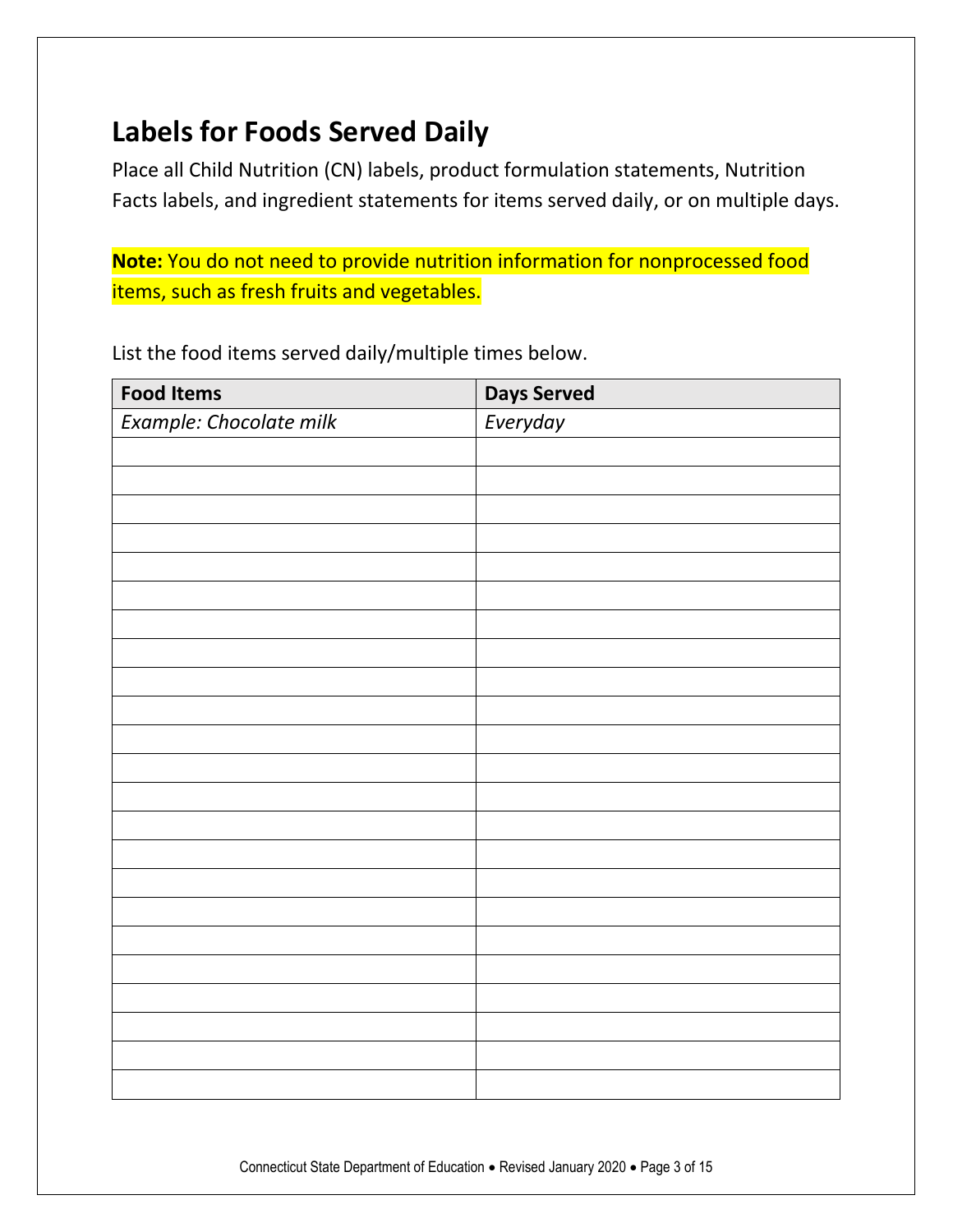#### **Recipes for Foods Served Daily**

Place all recipes for items served on multiple days behind this sheet.

**Important**: With each individual recipe, attach all necessary **product labels (CN labels, product formulation statements, Nutrition Facts labels, and ingredient statements)** for any **processed** ingredients.

List the recipes below.

| <b>Recipes for Menu Items</b> | <b>Days Served</b>        |
|-------------------------------|---------------------------|
| Example: Tossed greens        | Monday, Wednesday, Friday |
|                               |                           |
|                               |                           |
|                               |                           |
|                               |                           |
|                               |                           |
|                               |                           |
|                               |                           |
|                               |                           |
|                               |                           |
|                               |                           |
|                               |                           |
|                               |                           |
|                               |                           |
|                               |                           |
|                               |                           |
|                               |                           |
|                               |                           |
|                               |                           |
|                               |                           |
|                               |                           |
|                               |                           |
|                               |                           |
|                               |                           |

Connecticut State Department of Education . Revised January 2020 . Page 4 of 15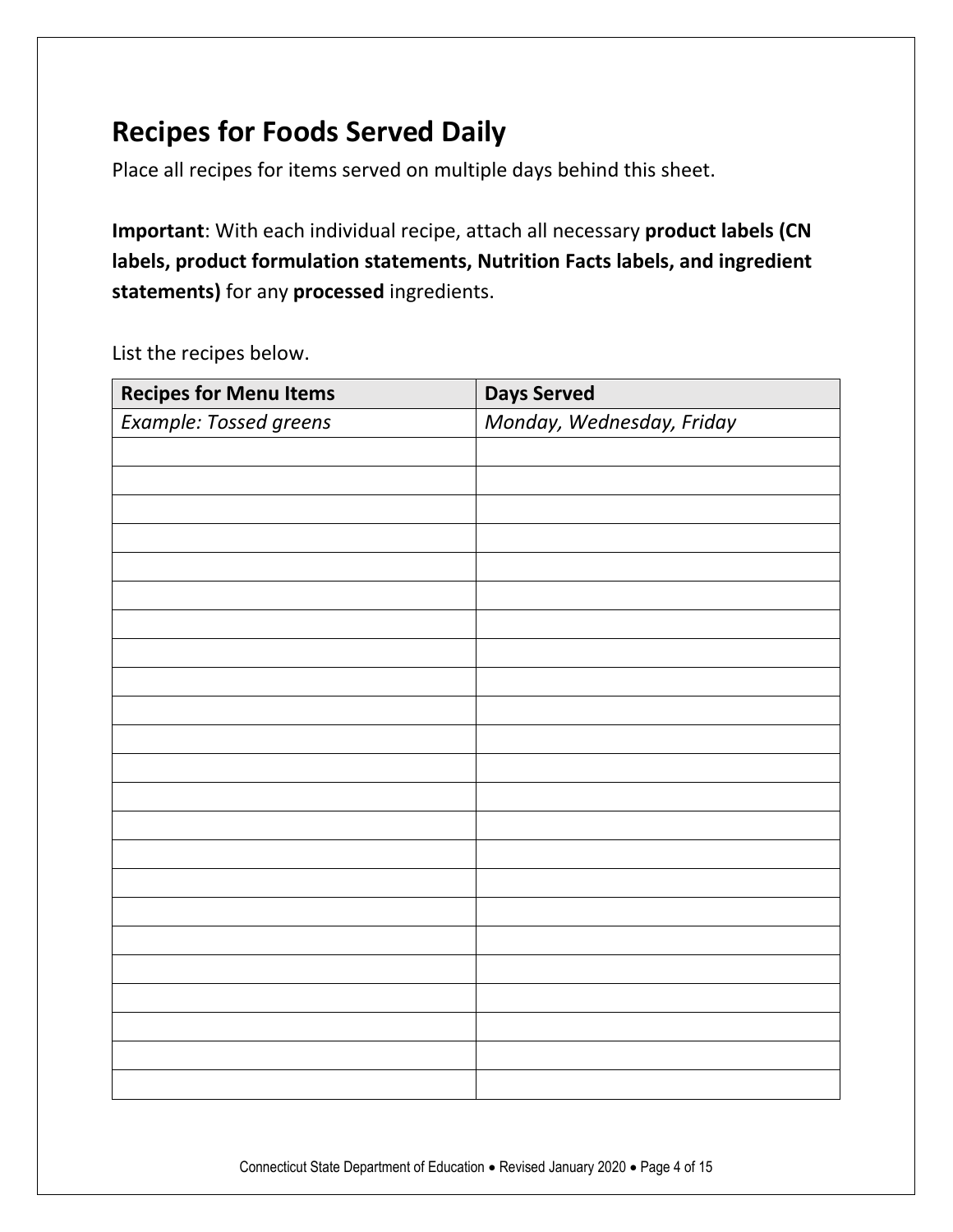# **MONDAY**

### *Completed Production Record*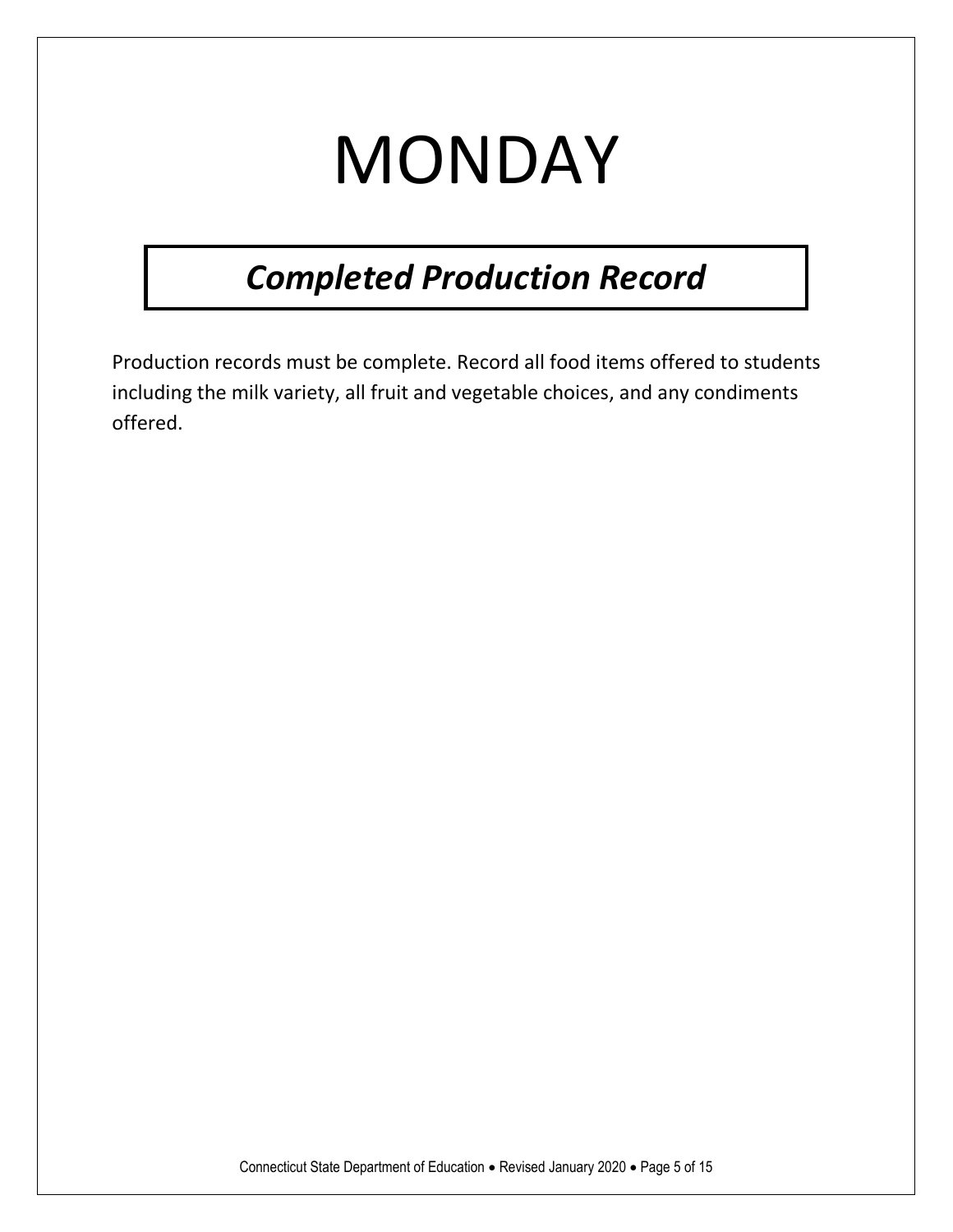# MONDAY

### *Standardized Recipes and Product Labels*

**Standardized recipes** must be used to document that the serving listed provides the appropriate portion size of each meal pattern component.

**Product labels (CN labels, product formulation statements, Nutrition Facts labels, ingredient labels)** must be available from the manufacturer documenting the amount of each meal pattern component per serving based on either: 1) an original CN label from the product carton (or a photocopy or photograph of the CN label shown attached to the original product carton); or 2) a product formulation statement (PFS) prepared on company letterhead with the signature of a company official and the date of issue. For more information on CN labels and PFS forms, see the CSDE's handouts, *[Child Nutrition \(CN\) Labeling Program](https://portal.ct.gov/-/media/SDE/Nutrition/NSLP/Crediting/CNlabel.pdf)* and *[Product Formulation Statements](https://portal.ct.gov/-/media/SDE/Nutrition/NSLP/Crediting/PFS.pdf)*. Documentation must also include the product's Nutrition Facts label and ingredients statement.

#### **Include:**

- labels for processed ingredients, as needed; and
- labels for **all** menu choices (unless supplied under daily sheets).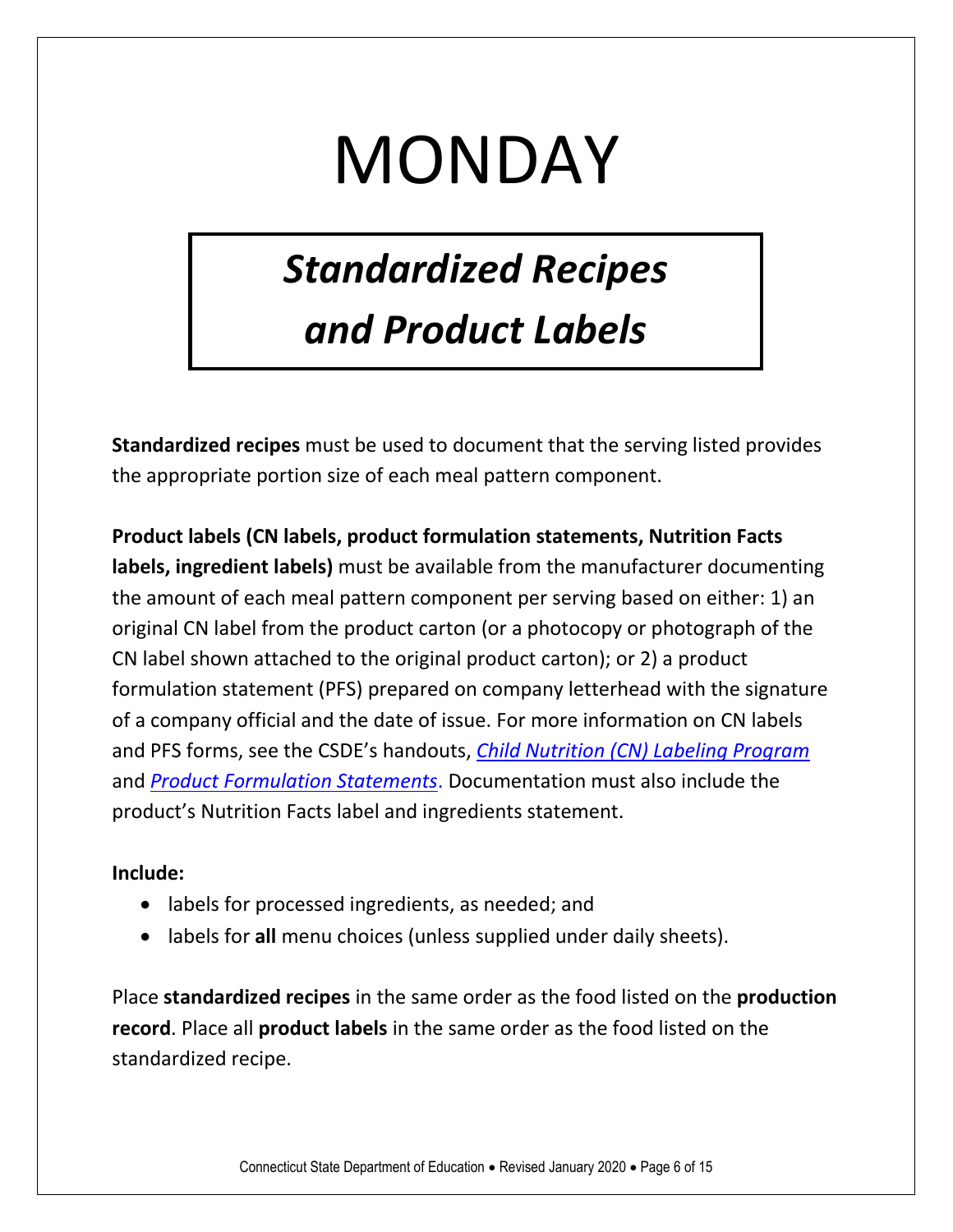# TUESDAY

### *Completed Production Record*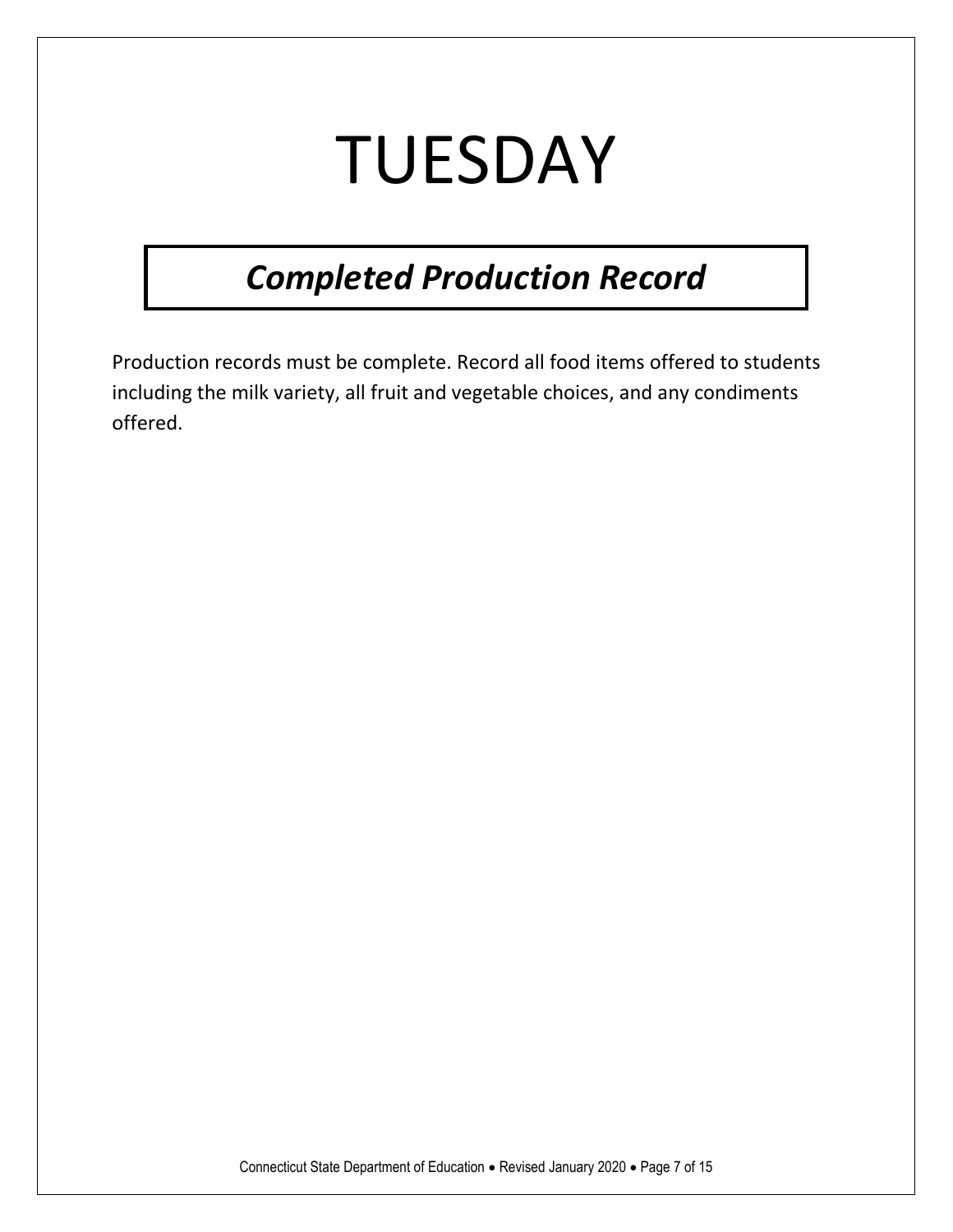# TUESDAY

### *Standardized Recipes and Product Labels*

**Standardized recipes** must be used to document that the serving listed provides the appropriate portion size of each meal pattern component.

**Product labels (CN labels, product formulation statements, Nutrition Facts labels, ingredient labels)** must be available from the manufacturer documenting the amount of each meal pattern component per serving based on either: 1) an original CN label from the product carton (or a photocopy or photograph of the CN label shown attached to the original product carton); or 2) a product formulation statement (PFS) prepared on company letterhead with the signature of a company official and the date of issue. For more information on CN labels and PFS forms, see the CSDE's handouts, *[Child Nutrition \(CN\) Labeling Program](https://portal.ct.gov/-/media/SDE/Nutrition/NSLP/Crediting/CNlabel.pdf)* and *[Product Formulation Statements](https://portal.ct.gov/-/media/SDE/Nutrition/NSLP/Crediting/PFS.pdf)*. Documentation must also include the product's Nutrition Facts label and ingredients statement.

#### **Include:**

- labels for processed ingredients, as needed; and
- labels for **all** menu choices (unless supplied under daily sheets).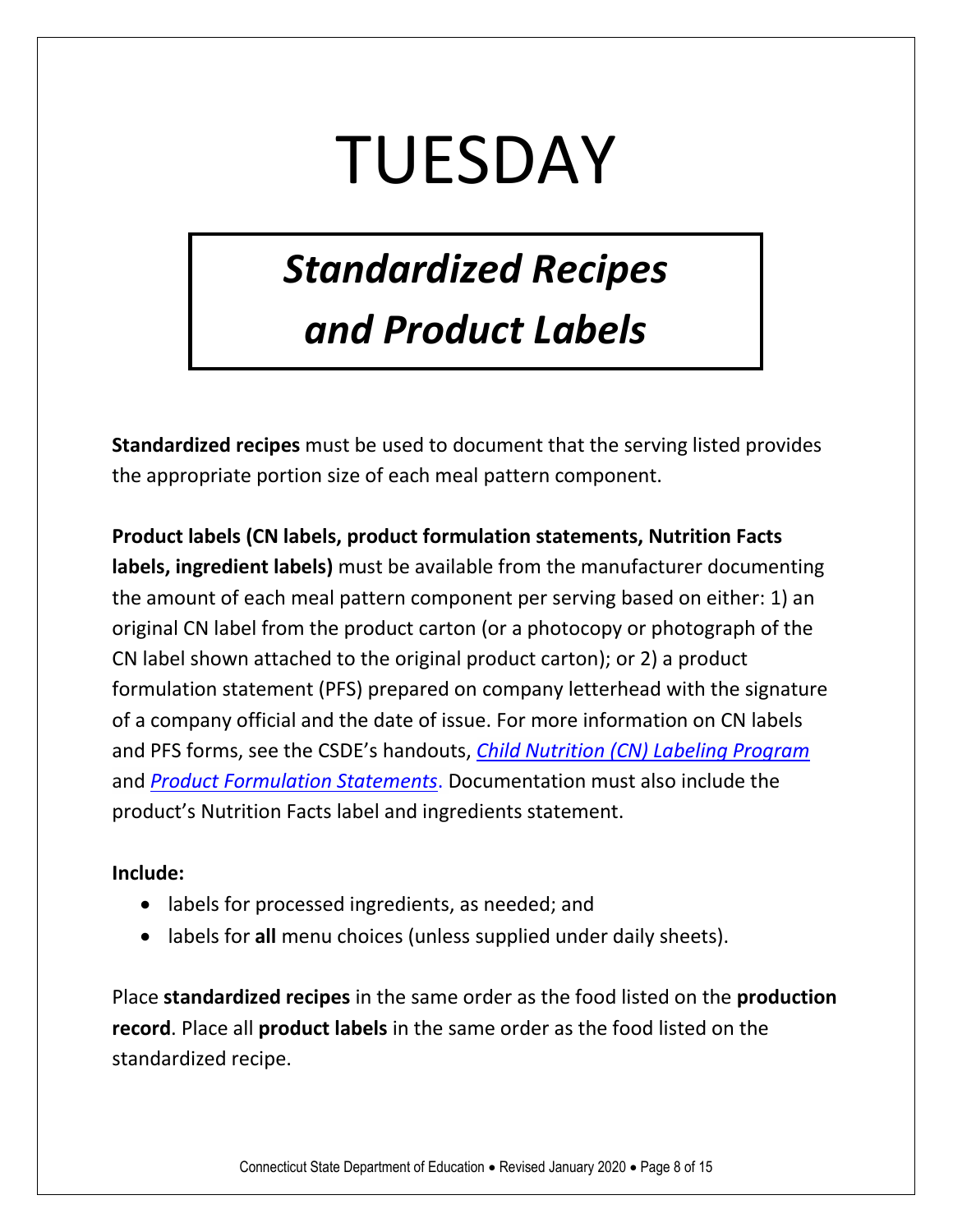# WEDNESDAY

### *Completed Production Record*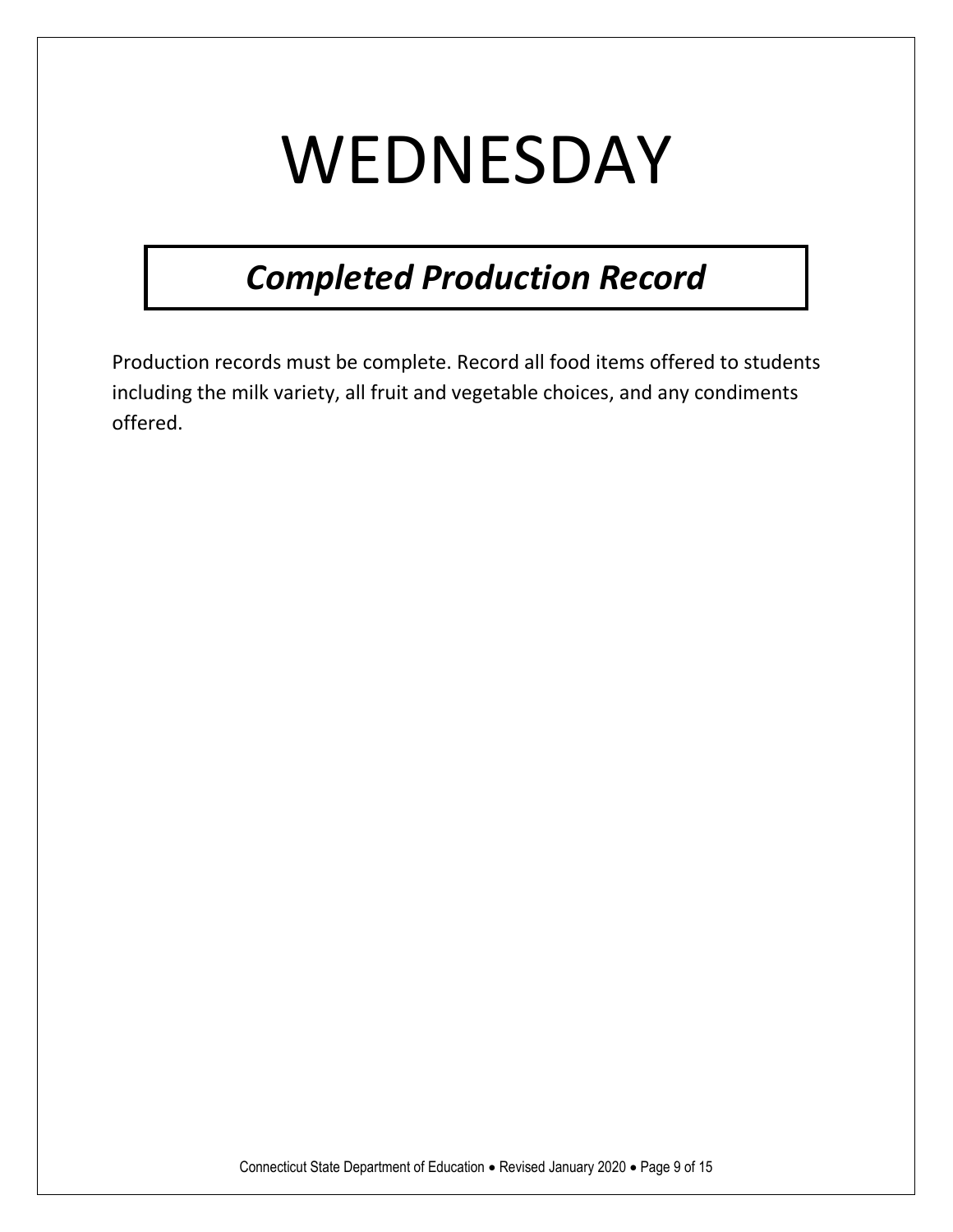## WEDNESDAY

### *Standardized Recipes and Product Labels*

**Standardized recipes** must be used to document that the serving listed provides the appropriate portion size of each meal pattern component.

**Product labels (CN labels, product formulation statements, Nutrition Facts labels, ingredient labels)** must be available from the manufacturer documenting the amount of each meal pattern component per serving based on either: 1) an original CN label from the product carton (or a photocopy or photograph of the CN label shown attached to the original product carton); or 2) a product formulation statement (PFS) prepared on company letterhead with the signature of a company official and the date of issue. For more information on CN labels and PFS forms, see the CSDE's handouts, *[Child Nutrition \(CN\) Labeling Program](https://portal.ct.gov/-/media/SDE/Nutrition/NSLP/Crediting/CNlabel.pdf)* and *[Product Formulation Statements](https://portal.ct.gov/-/media/SDE/Nutrition/NSLP/Crediting/PFS.pdf)*. Documentation must also include the product's Nutrition Facts label and ingredients statement.

#### **Include:**

- labels for processed ingredients, as needed; and
- labels for **all** menu choices (unless supplied under daily sheets).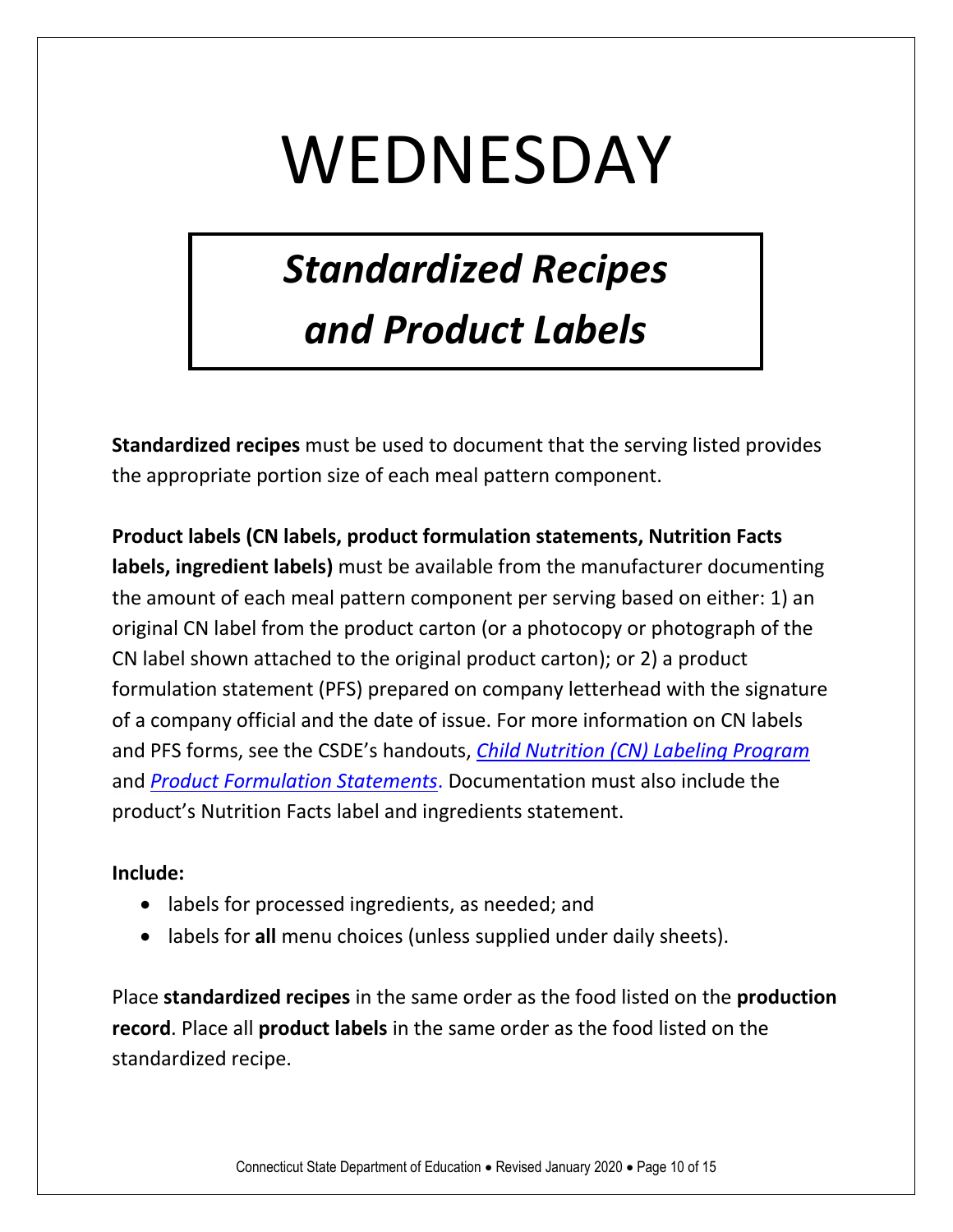# THURSDAY

### *Completed Production Record*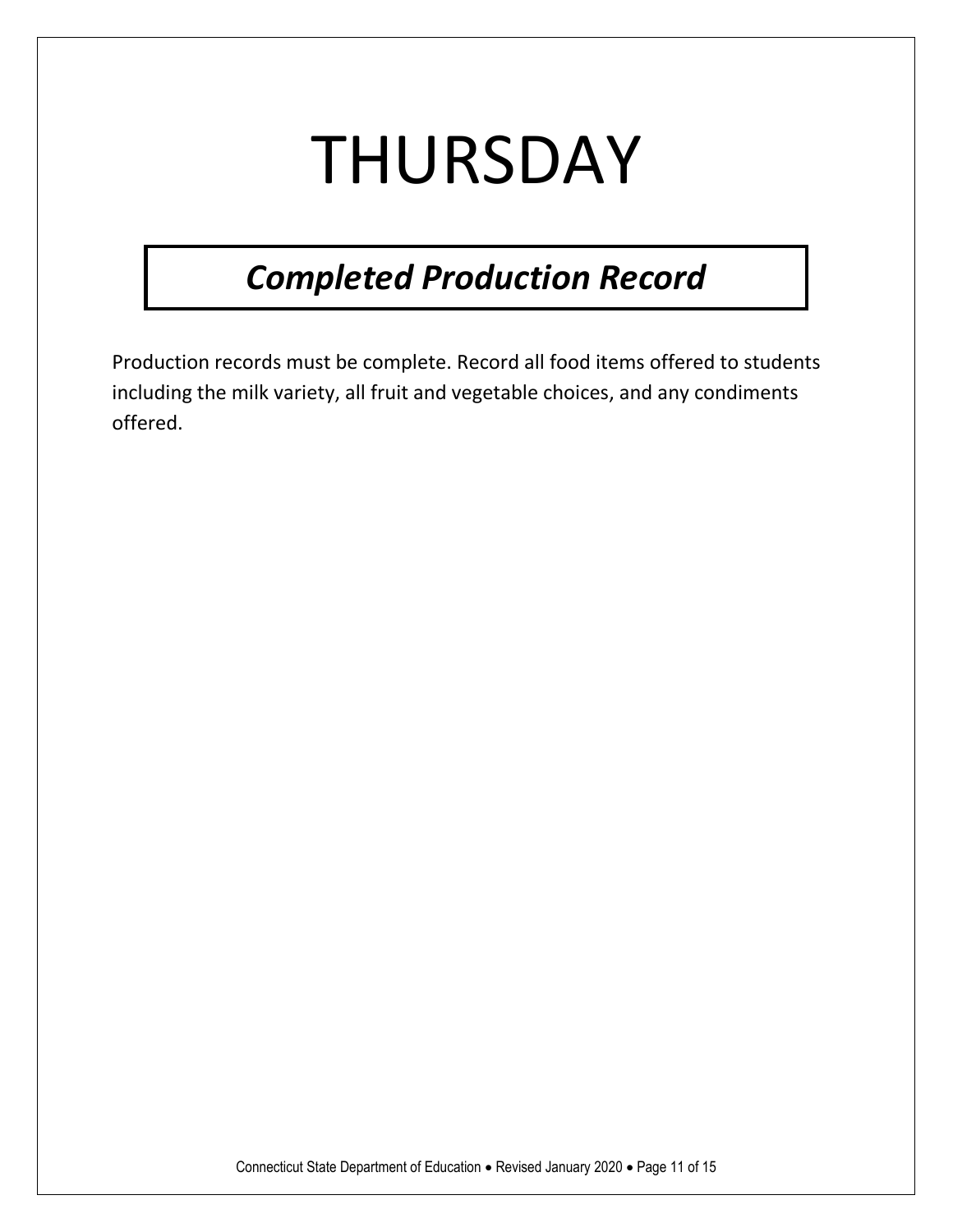# THURSDAY

### *Standardized Recipes and Product Labels*

**Standardized recipes** must be used to document that the serving listed provides the appropriate portion size of each meal pattern component.

**Product labels (CN labels, product formulation statements, Nutrition Facts labels, ingredient labels)** must be available from the manufacturer documenting the amount of each meal pattern component per serving based on either: 1) an original CN label from the product carton (or a photocopy or photograph of the CN label shown attached to the original product carton); or 2) a product formulation statement (PFS) prepared on company letterhead with the signature of a company official and the date of issue. For more information on CN labels and PFS forms, see the CSDE's handouts, *[Child Nutrition \(CN\) Labeling Program](https://portal.ct.gov/-/media/SDE/Nutrition/NSLP/Crediting/CNlabel.pdf)* and *[Product Formulation Statements](https://portal.ct.gov/-/media/SDE/Nutrition/NSLP/Crediting/PFS.pdf)*. Documentation must also include the product's Nutrition Facts label and ingredients statement.

#### **Include:**

- labels for processed ingredients, as needed; and
- labels for **all** menu choices (unless supplied under daily sheets).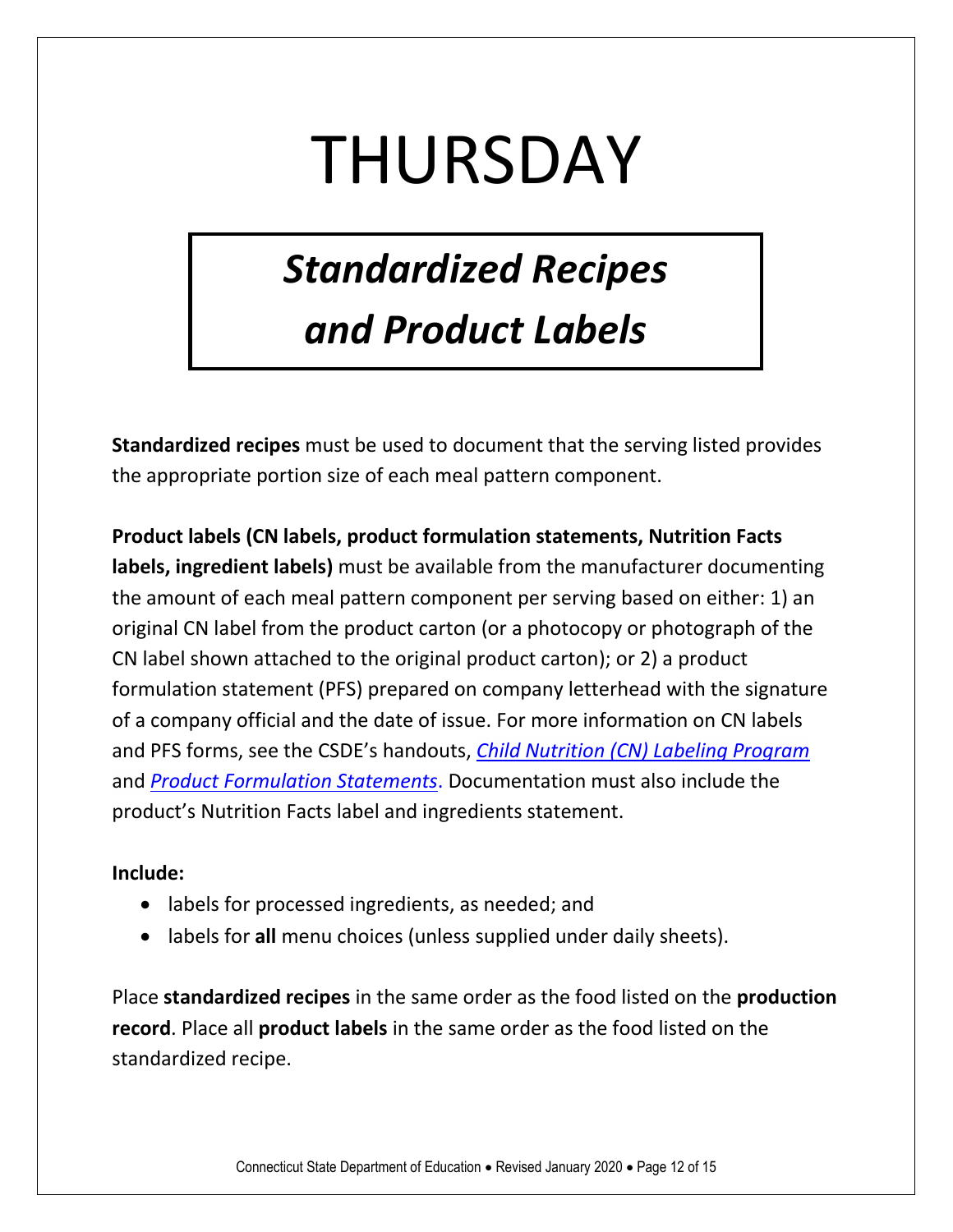# FRIDAY

### *Completed Production Record*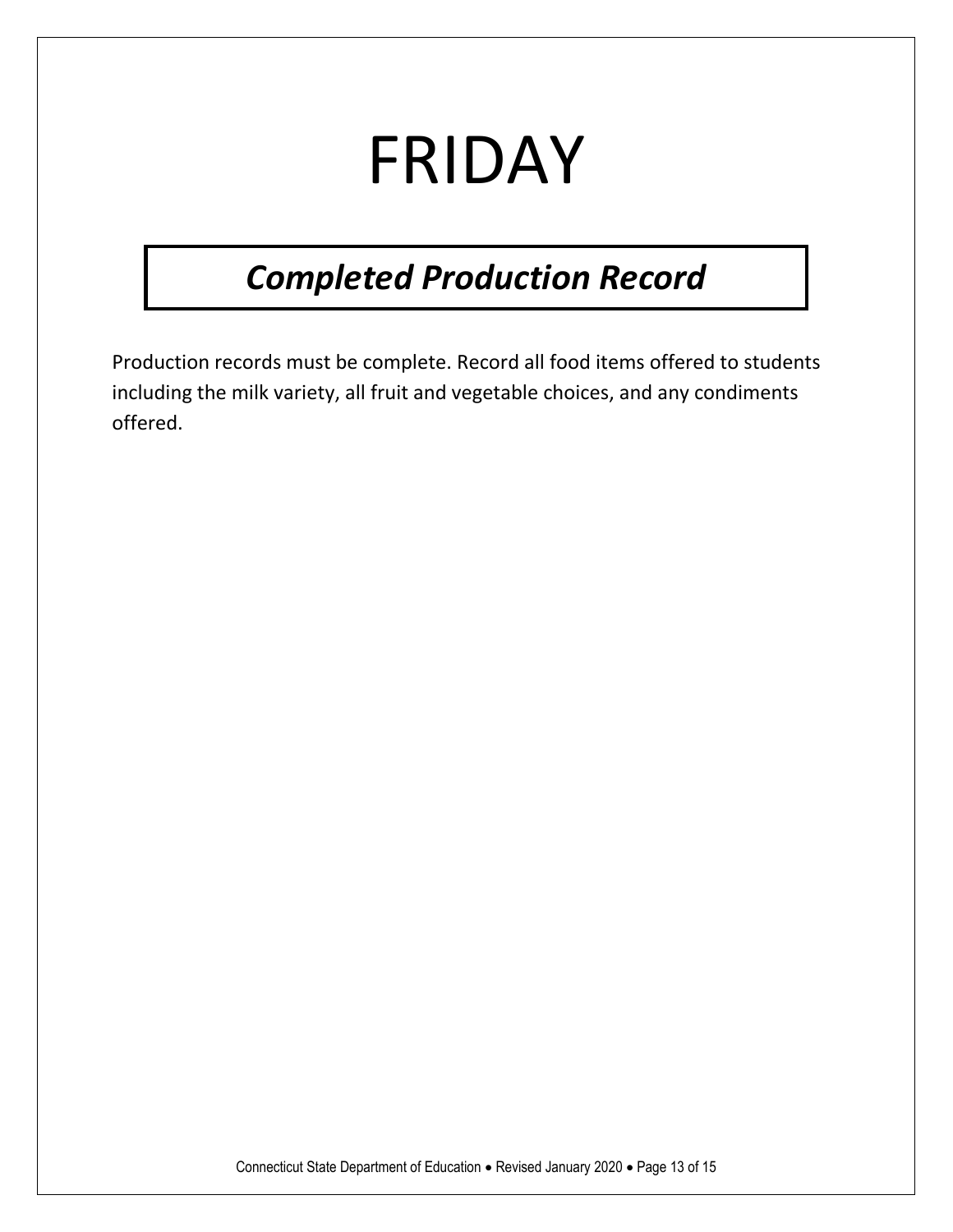# FRIDAY

### *Standardized Recipes and Product Labels*

**Standardized recipes** must be used to document that the serving listed provides the appropriate portion size of each meal pattern component.

**Product labels (CN labels, product formulation statements, Nutrition Facts labels, ingredient labels)** must be available from the manufacturer documenting the amount of each meal pattern component per serving based on either: 1) an original CN label from the product carton (or a photocopy or photograph of the CN label shown attached to the original product carton); or 2) a product formulation statement (PFS) prepared on company letterhead with the signature of a company official and the date of issue. For more information on CN labels and PFS forms, see the CSDE's handouts, *[Child Nutrition \(CN\) Labeling Program](https://portal.ct.gov/-/media/SDE/Nutrition/NSLP/Crediting/CNlabel.pdf)* and *[Product Formulation Statements](https://portal.ct.gov/-/media/SDE/Nutrition/NSLP/Crediting/PFS.pdf)*. Documentation must also include the product's Nutrition Facts label and ingredients statement.

#### **Include:**

- labels for processed ingredients, as needed; and
- labels for **all** menu choices (unless supplied under daily sheets).